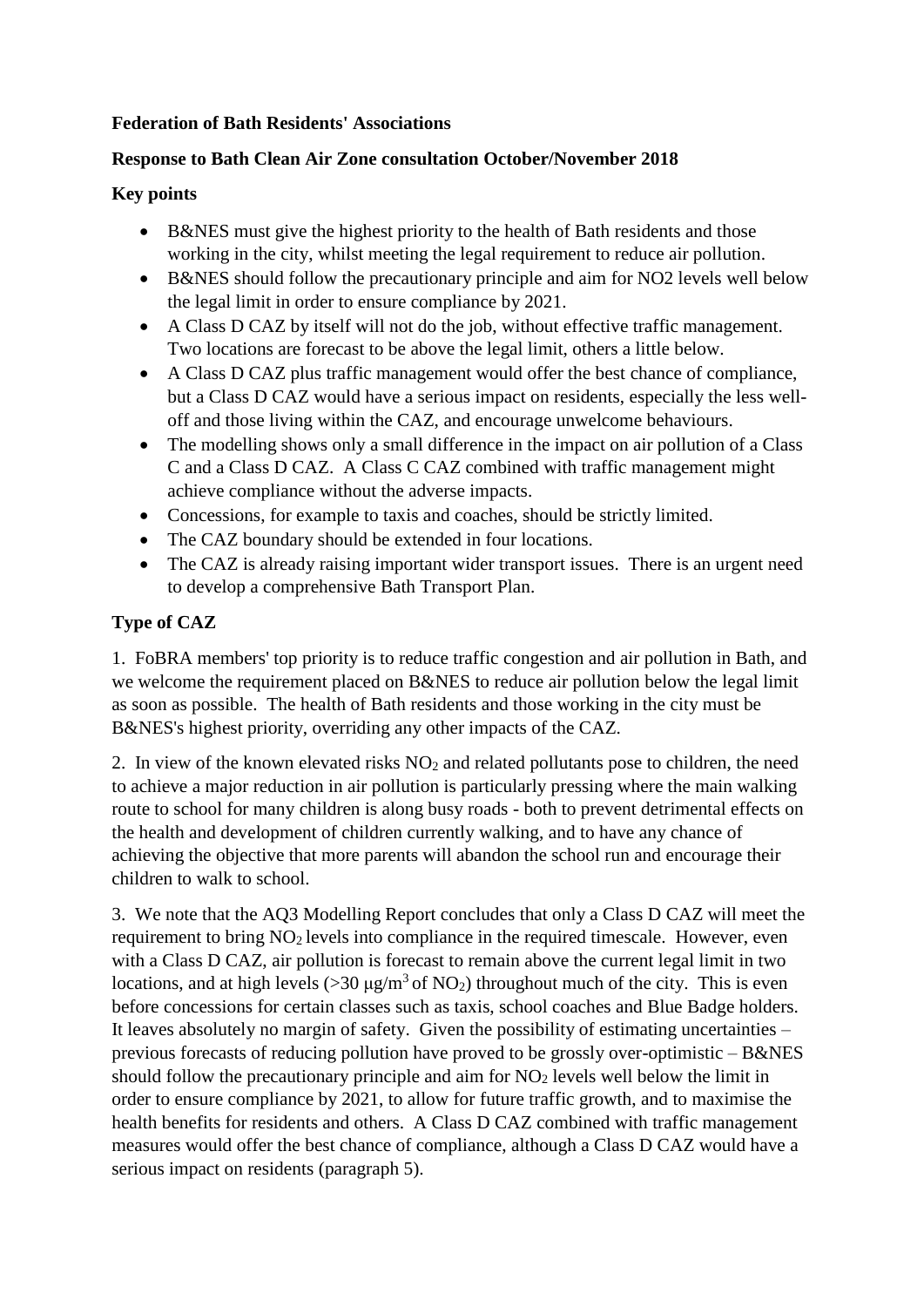4. Traffic levels at the forecast exceedance locations could be reduced by traffic management to reduce or prevent through traffic in the city centre (George Street and Queen Square). A comprehensive city traffic management plan would be required in order to deter rat-running in residential areas. More stringent control of visitor parking in the centre would encourage greater use of park-and-ride and reduce traffic volumes. These measures would be entirely in line with existing Council policies set out in the Core Strategy ('a largely car-free city centre'), the Placemaking Plan ('a city centre free of all but essential traffic'), as well as the Bath Transport Strategy ('reduce the intrusion of traffic, particularly in the historic core'), the Public Realm and Movement Strategy and the Bath Parking Strategy. Concessions, for example to taxis and coaches, will reduce the effectiveness of the CAZ and should be limited as far as possible.

5. The modelling shows only small differences in forecast  $NO<sub>2</sub>$  levels as between a Class D and a Class C CAZ, with a typical improvement of only 1  $\mu$ g/m<sup>3</sup>, and in many cases no improvement. Therefore a Class D CAZ appears to offer little benefit over a Class C CAZ in terms of improved air quality. But it would have a serious impact on residents, especially the less well-off and those living within the CAZ, and significant negative welfare impacts overall. A Class D CAZ will require palliative measures, be more complex to administer, and encourage unwelcome behaviours such as rat-running and parking in residential areas on the edges of the CAZ. DEFRA has stated that ordinary working families who bought diesel vehicles in good faith should not be penalised. The Council is proposing to provide financial support schemes for residents and businesses that need it most, but no details have yet been offered.

6. A Class C CAZ is predicted to bring air quality into compliance at all but two locations (London Road west of the junction with Bathwick Street and George Street/Gay Street), and at these locations NO2 levels are forecast to be only a little above the legal limit. Traffic and air pollution at Gay Street should reduce in any case when a ban on coaches in The Circus and the one-way system on Gay Street comes into force shortly. A Class C CAZ combined with traffic management might achieve compliance without the adverse impacts.

7. If the Council does decide to proceed with a Class D CAZ it should consider a scrappage scheme and a modest standing charge for residents within the CPZ similar to that in the London Congestion Zone as an alternative to a daily charge, for a limited period at least.

# **The CAZ boundary**

8. We welcome the enlargement of the boundary of the CAZ in response to concerns about rat-running in residential areas. However, there are four areas where the boundary needs to be extended further:

a. Great Pulteney Street, Sydney Place and Sydney Gardens. The current boundary would allow higher emission cars and coaches arriving along the A36 to get into the centre of the city and drop off passengers on the doorstep of the tourist centre without paying the CAZ charge, making the area the destination of choice for visitors to the city with higher emission vehicles.

b. Bathwick Roundabout and part of the A36 to the bottom of North Road. Residents are concerned that lorries could continue to drive down Bathwick Hill and North